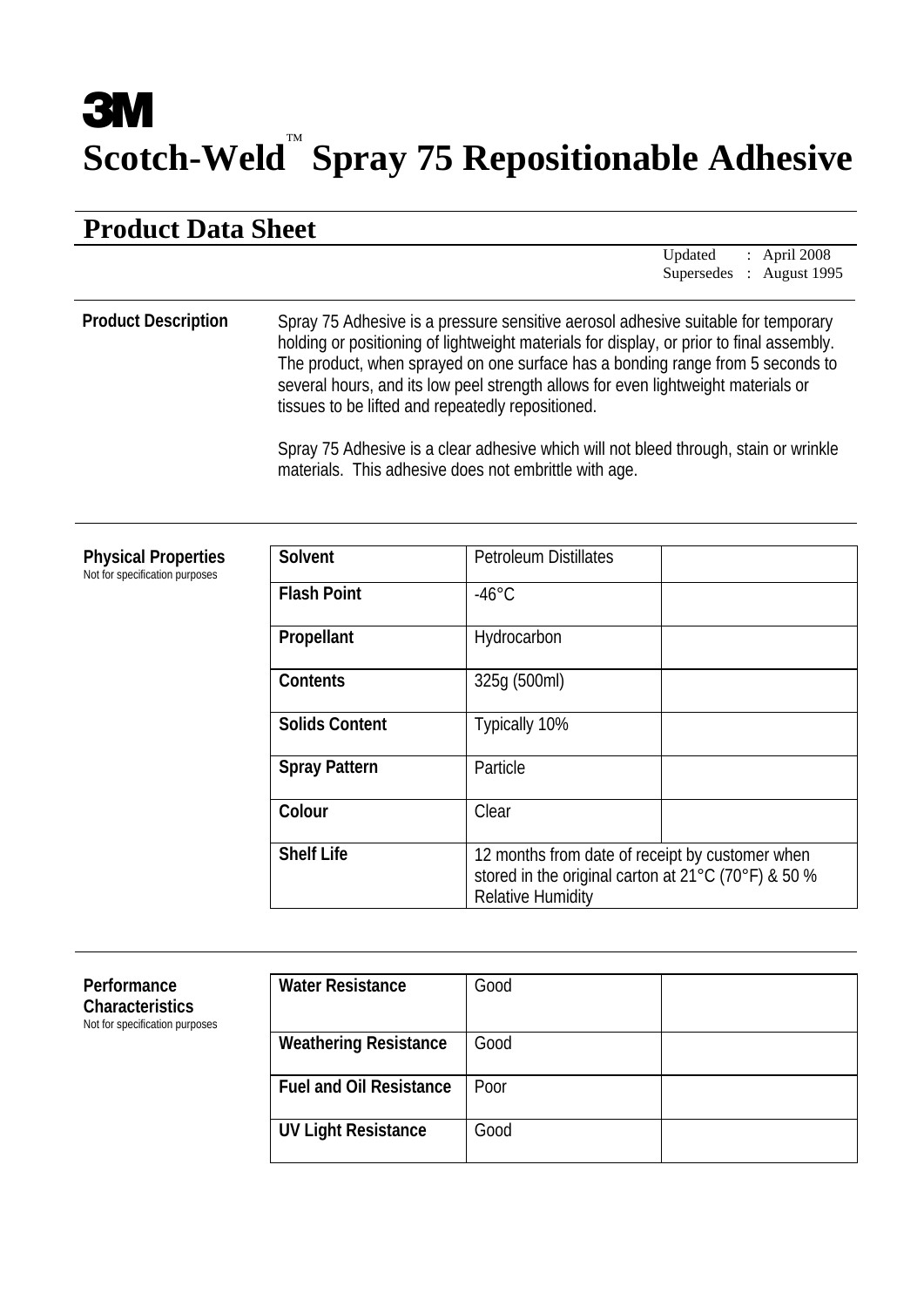| <b>Additional Product</b><br>Information | Does not contribute to ozone depletion.                                                                                                                                                                                                                                                                                                                                                                                                                                                                         |
|------------------------------------------|-----------------------------------------------------------------------------------------------------------------------------------------------------------------------------------------------------------------------------------------------------------------------------------------------------------------------------------------------------------------------------------------------------------------------------------------------------------------------------------------------------------------|
| <b>Storage Conditions</b>                | Cool dry place. Storage temperature must not exceed 49°C. Best results are<br>obtained when material is stored and applied at room temperature 16 to 27°C.                                                                                                                                                                                                                                                                                                                                                      |
| <b>Directions for Use</b>                | Ensure all surfaces to be bonded are clean, dry and free from dust, oil and grease<br>before application of adhesive.                                                                                                                                                                                                                                                                                                                                                                                           |
|                                          | Ensure that nozzle points away from all persons and towards the surface to be<br>sprayed. Turn the spray tip so that the arrow points to the dot on the can rim.                                                                                                                                                                                                                                                                                                                                                |
|                                          | Shake can well before using, 5-10 seconds should be sufficient.<br>Hold the can 15-20 cm away from the surface and apply a uniform coat. When<br>spraying, depress the nozzle fully to avoid spluttering or dripping of adhesive.                                                                                                                                                                                                                                                                               |
|                                          | Apply adhesive to one surface only, preferably the one being laid down. Allow<br>solvent to evaporate for a few seconds before bonding. This prevents adhesive<br>transfer from one surface to another. Spray Adhesive 75 has a permanent tack.<br>Therefore surfaces can be joined after a few seconds or up to several hours after<br>application.<br>To prevent nozzle from blocking, at the end of each day turn the can upside down<br>and press the tip until spray is clear from adhesive, and wipe tip. |
|                                          | Clean Up:<br>Spray nozzle or excess material may be cleaned with Scotch-Grip Solvent No. 1.<br>NOTE: Solvent No. 1 is highly flammable. When using solvents for clean up, it is<br>essential that proper safety precautions are observed.                                                                                                                                                                                                                                                                       |
|                                          | Coverage:<br>Approximately 13m <sup>2</sup> (150 sq. ft.) per container.                                                                                                                                                                                                                                                                                                                                                                                                                                        |
| <b>Applications</b>                      | Spray Adhesive 75 is suitable for bonding paper, tissue, cardboard, acetate film,<br>foils, fabrics, plastic sheeting, rubber etc. to themselves, and to metal, wood, glass<br>and rigid plastics.                                                                                                                                                                                                                                                                                                              |
|                                          | Spray Adhesive 75 is widely used in textile cutting rooms for holding patterns in<br>place instead of pinning them, and to prevent transfers moving during printing. It is<br>also used for affixing removable labels.                                                                                                                                                                                                                                                                                          |